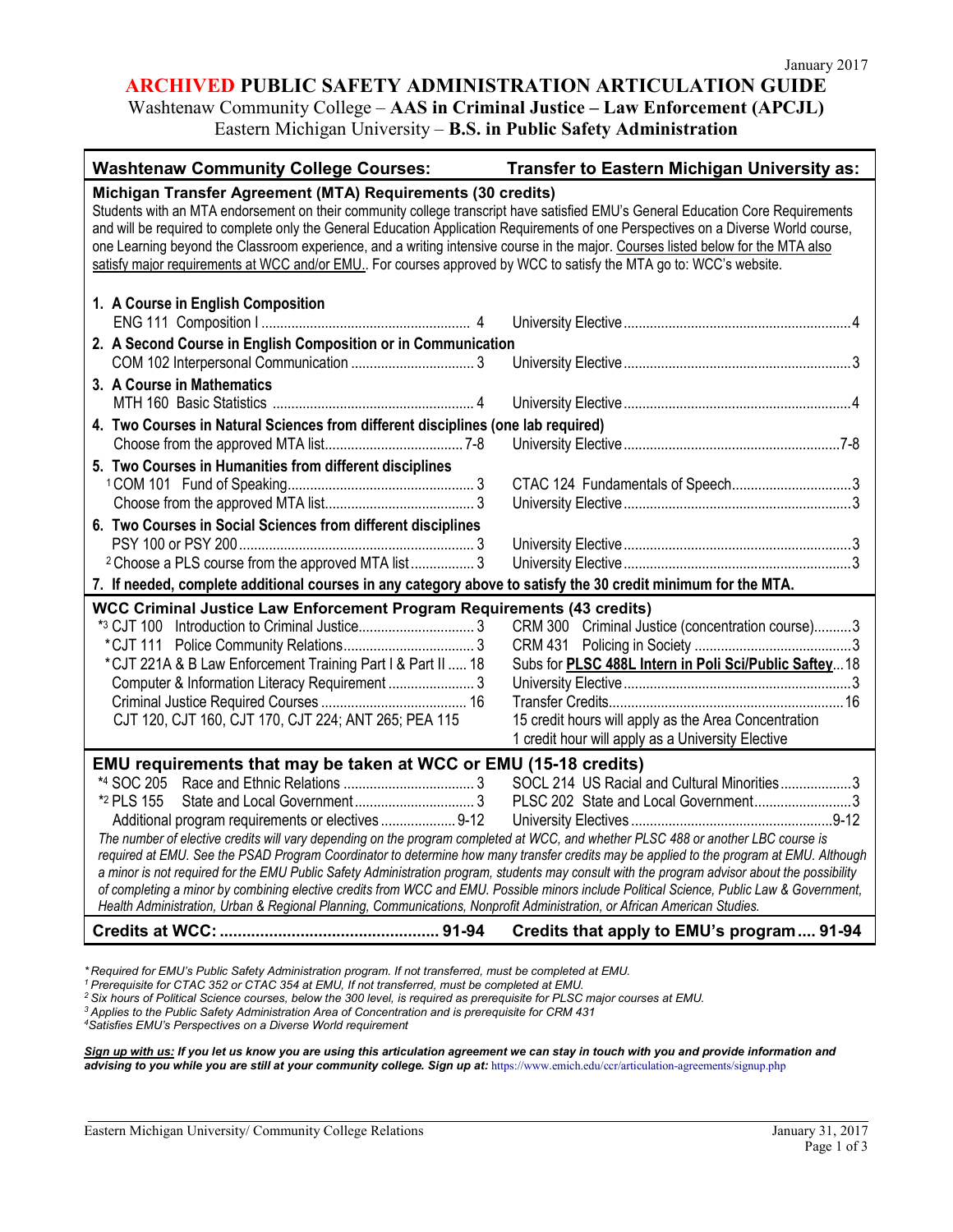# **ARCHIVED PUBLIC SAFETY ADMINISTRATION ARTICULATION GUIDE**

Washtenaw Community College – **AAS in Criminal Justice – Law Enforcement (APCJL)** Eastern Michigan University – **B.S. in Public Safety Administration** 

| <b>Completion of the Public Safety Administration</b>                                                                                                                                                                                                                                                                                                                                                                                                                                                                                                                                                                             |                                                                                                                                                                                                                                                                                                                                                                                                                                                                                                                                                                            |
|-----------------------------------------------------------------------------------------------------------------------------------------------------------------------------------------------------------------------------------------------------------------------------------------------------------------------------------------------------------------------------------------------------------------------------------------------------------------------------------------------------------------------------------------------------------------------------------------------------------------------------------|----------------------------------------------------------------------------------------------------------------------------------------------------------------------------------------------------------------------------------------------------------------------------------------------------------------------------------------------------------------------------------------------------------------------------------------------------------------------------------------------------------------------------------------------------------------------------|
| <b>Program at EMU</b>                                                                                                                                                                                                                                                                                                                                                                                                                                                                                                                                                                                                             |                                                                                                                                                                                                                                                                                                                                                                                                                                                                                                                                                                            |
| $(30-33 \text{ credits})$<br><b>Major Requirements</b>                                                                                                                                                                                                                                                                                                                                                                                                                                                                                                                                                                            | Sample Sequence for completing the program:                                                                                                                                                                                                                                                                                                                                                                                                                                                                                                                                |
|                                                                                                                                                                                                                                                                                                                                                                                                                                                                                                                                                                                                                                   | Courses are not offered every semester, consult the program advisor to<br>develop a program of study.                                                                                                                                                                                                                                                                                                                                                                                                                                                                      |
| <b>Foundation Courses: (6 credits)</b><br>PLSC 305 Law & Policy in a Constitutional Democracy  3<br><b>CTAC 352</b><br>Communication in Negotiation                                                                                                                                                                                                                                                                                                                                                                                                                                                                               | The following prerequisite courses must be transferred or completed at<br>EMU before beginning the sequence:<br>CTAC 124 (COM 101 at WCC) is prerequisite to CTAC 352 & 354)                                                                                                                                                                                                                                                                                                                                                                                               |
| CTAC 354<br>Organizational Communication<br>The following Foundation courses must be transferred from HFC or<br>completed at EMU: SOCL 214 (SOC 205 at WCC) and PLSC 202                                                                                                                                                                                                                                                                                                                                                                                                                                                          | Six hours of PLSC courses below 300 (PLS at WCC) is prerequisite for<br>the administrative group courses.<br><b>Fall Start</b>                                                                                                                                                                                                                                                                                                                                                                                                                                             |
| (PLS 155 at WCC))                                                                                                                                                                                                                                                                                                                                                                                                                                                                                                                                                                                                                 |                                                                                                                                                                                                                                                                                                                                                                                                                                                                                                                                                                            |
| <b>Administration Group: (21 credits)</b><br>PLSC 332 Collaborations in the Public & Nonprofit Sect 3<br>PLSC 334 Public and Nonprofit Personnel Admin 3<br>PLSC 352 Politics of Public and Nonprofit Budgeting 3<br>PLSC 431WTheories of Public and Nonprofit Organization 3<br><b>PLSC 450</b><br>Managing Public Safety Agencies 3<br><b>PLSC 451</b><br>Seminar in Public Safety Admin  3<br><b>Area of Concentration:</b><br>An 18 credit hour Area of Concentration is required. If not<br>transferred from an approved WCC program, courses must be<br>selected from the approved list of concentration courses at<br>EMU. | <b>Fall Semester</b><br>(12 credits)<br>PLSC 305 Law & Policy in a Constitutional Democracy3<br>PLSC 332 Collaborations in the Public & Nonprofit Sect3<br><b>Winter Semester</b><br>(12 credits)<br>PLSC 334 Public and Nonprofit Personnel Admin 3<br>Politics of Public and Nonprofit Budgeting3<br><b>PLSC 352</b><br>PLSC 431W Theories of Public & Nonprofit Organization3<br><b>PLSC 451</b><br>Seminar in Public Safety Admin3<br><b>Fall Semester</b><br>$(6-9 \text{ credits})$<br><b>PLSC 450</b><br>PLSC 488L Internship (6) or LBC experience or elective 3-6 |
| Academy or Internship/Co-op: (3-6 credits)<br><sup>1</sup> PLSC 488L Internship in Political Sci/Public Safety (6) or<br>Students who have completed CJT 221 may substitute their<br>academy/internship experience for PLSC 488, but will have to<br>complete an LBC course or experience and 3 credits to satisfy<br>the 30 credit minimum at EMU.                                                                                                                                                                                                                                                                               | <b>Winter Start</b><br><b>Winter Semester</b><br>(9 credits)<br><b>PLSC 270</b><br><b>PLSC 334</b><br>Public and Nonprofit Personnel Admin  3<br><b>Fall Semester</b><br>(9 credits)                                                                                                                                                                                                                                                                                                                                                                                       |
|                                                                                                                                                                                                                                                                                                                                                                                                                                                                                                                                                                                                                                   | <b>PLSC 305</b><br>Law & Policy in a Constitutional Democracy 3<br><b>PLSC 332</b><br>Collaborations in the Public & Nonprofit Sect  3<br><b>PLSC 352</b><br>Politics of Public and Nonprofit Budgeting 3                                                                                                                                                                                                                                                                                                                                                                  |
| Minimum Credits to Graduate:  124                                                                                                                                                                                                                                                                                                                                                                                                                                                                                                                                                                                                 | <b>Winter Semester</b><br>(6 credits)<br>PLSC 431W Theories of Public & Nonprofit Organization 3<br><b>PLSC 451</b>                                                                                                                                                                                                                                                                                                                                                                                                                                                        |
| <sup>1</sup> Satisfies the LBC graduation requirement.<br>NOTE: If sufficient credits are not transferred, additional credits must be completed at<br>EMU to satisfy the minimum total of 124 credits for a bachelor's degree.                                                                                                                                                                                                                                                                                                                                                                                                    | <b>Fall Semester</b><br>(6-9 credits)<br><b>PLSC 450</b><br>PLSC 488L Internship (6) or LBC experience or elective 3-6                                                                                                                                                                                                                                                                                                                                                                                                                                                     |